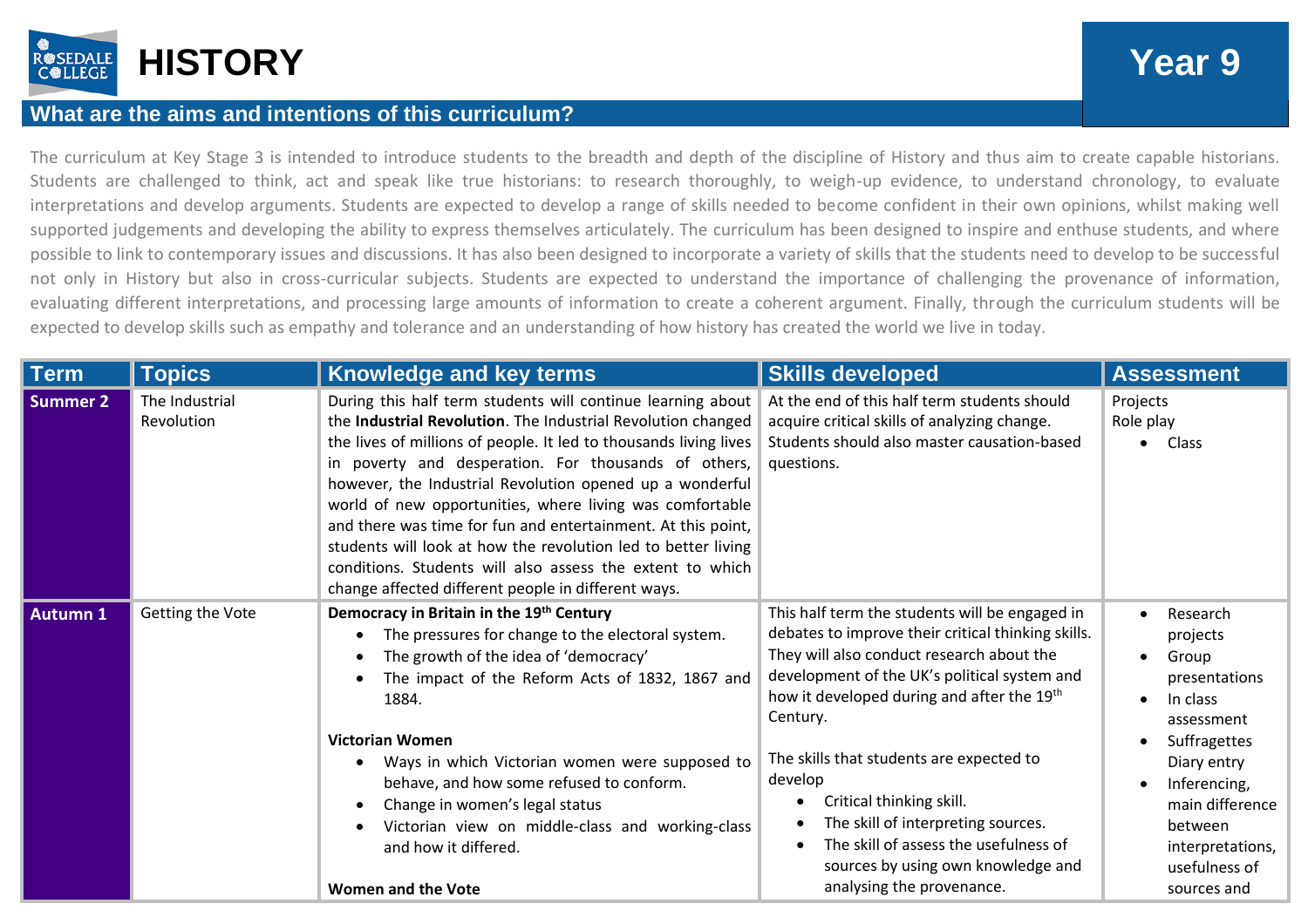| <b>Autumn 2</b> | Why did WW1 start in                         | Difference between methods used by suffragettes<br>and suffragists and why they faced opposition.<br>Roles of women during WW1<br>$\bullet$<br>Reasons why only some women got the vote in<br>1918.<br>Democracy in 1930<br>How women finally got the vote<br>Pace of change century to century.<br><b>Causes of WW1</b>                                                                       | The skill of writing well developed<br>argument<br>The skill of organising content.<br>$\bullet$<br>The skill of identifying the differences<br>between interpretations.<br>The skill of making well-reasoned<br>judgement and arriving at a<br>conclusion.<br>The skill of independent learning.<br>Students will be engaged in topics about the                                                                                                                                                                                                                                                                    | why<br>interpretations<br>differ.<br>Research                                                                                                                                                                                      |
|-----------------|----------------------------------------------|------------------------------------------------------------------------------------------------------------------------------------------------------------------------------------------------------------------------------------------------------------------------------------------------------------------------------------------------------------------------------------------------|----------------------------------------------------------------------------------------------------------------------------------------------------------------------------------------------------------------------------------------------------------------------------------------------------------------------------------------------------------------------------------------------------------------------------------------------------------------------------------------------------------------------------------------------------------------------------------------------------------------------|------------------------------------------------------------------------------------------------------------------------------------------------------------------------------------------------------------------------------------|
|                 | 1914?                                        | Creation of unified Germany in 1871<br>Impact on balance of power<br>Building up of tension between Germany and other<br>European powers between 1871-1914<br>Assassination of Franz Ferdinand<br><b>Effects of the war</b><br>Countries that fought in the war<br>Recruitment and conscription<br>Trench warfare on the Western Front<br>State of Europe at the end of the war, good and bad. | growing tensions in Europe and the<br>relationships between each of the major<br>powers.<br>They will look at factors which contributed and<br>let up to WW1 and they will also be expected<br>to develop their skills whilst studying<br>Causation<br>Interpretation<br>Significance Power<br>Empathy<br>Enquiry<br>$\bullet$<br>Source inference and analysis<br>Identifying and Explaining reasons<br>Using evidence to qualify judgements<br>Communicating ideas and opinions<br>Thinking skills developed:<br>Knowledge, comprehension, application,<br>analysis, evaluation. Teamwork,<br>communication skills | projects<br>Group<br>presentations<br>In class<br>assessment<br>Suffragettes<br>Diary entry<br>Inferencing,<br>main difference<br>between<br>interpretations,<br>usefulness of<br>sources and<br>why<br>interpretations<br>differ. |
| <b>Spring 1</b> | Conflicts in the 20 <sup>th</sup><br>Century | <b>New ideas and conflict</b><br><b>Communist and fascist beliefs</b><br>Conflict between these ideas<br>The Cold War                                                                                                                                                                                                                                                                          | Throughout his half term the students will<br>receive several opportunities to develop their<br>essay writing skills. They will also improve on<br>their team building and presentational skills.<br>They are expected to develop                                                                                                                                                                                                                                                                                                                                                                                    | Group<br>presentations<br><b>Debates</b><br>Research<br>Project<br>In class                                                                                                                                                        |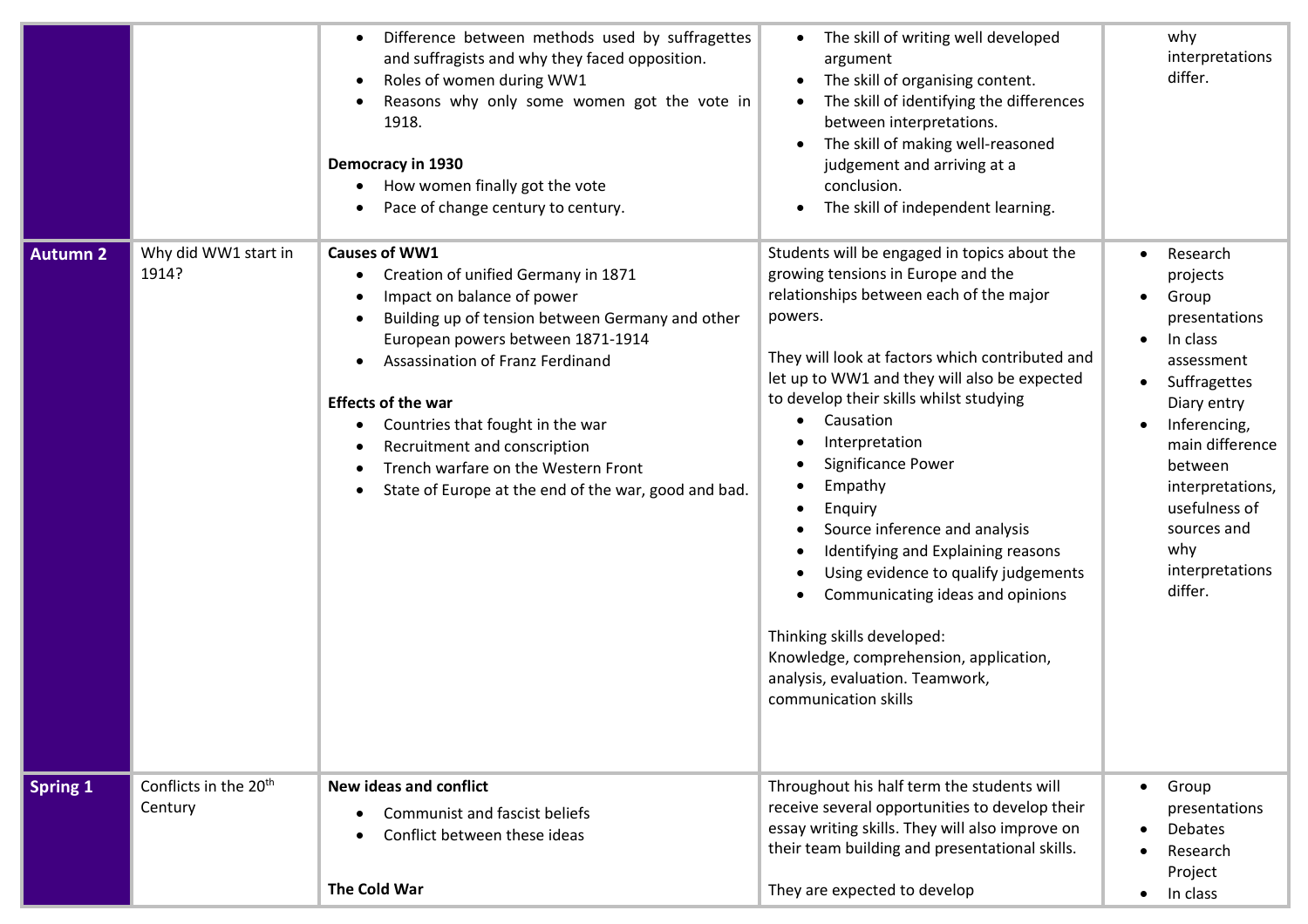|                 |                            | The start of the Cold War<br>Other key crises of the Cold War; The Korean War,<br>the Cuban Missile Crises and the Vietnam War                                                                                                                                                                                                                                                                                                                                                                                                            | Critical thinking skill.<br>Questioning skills<br>Debating                                                                                                                                                                                                                                                                                                                                                                                                                                                    | assessment                                                                                                                                                                                                    |
|-----------------|----------------------------|-------------------------------------------------------------------------------------------------------------------------------------------------------------------------------------------------------------------------------------------------------------------------------------------------------------------------------------------------------------------------------------------------------------------------------------------------------------------------------------------------------------------------------------------|---------------------------------------------------------------------------------------------------------------------------------------------------------------------------------------------------------------------------------------------------------------------------------------------------------------------------------------------------------------------------------------------------------------------------------------------------------------------------------------------------------------|---------------------------------------------------------------------------------------------------------------------------------------------------------------------------------------------------------------|
| <b>Spring 2</b> | The Holocaust              | <b>History of Jewish persecution</b><br>Treatment of Jews in different countries before the<br>20 <sup>th</sup> Century<br>Life for Jews in Nazi Germany<br>The 'Final Soution'<br>How it began<br>Resistance against the Nazis<br>The Warsaw Ghetto Uprising 1943<br><b>Concentration Camps and Extermination Camps</b>                                                                                                                                                                                                                  | Students will discuss a variety of moral issues<br>as they consider the treatment of Jewish<br>people during the Holocaust.<br>They are expected to develop<br>Critical thinking skill.<br>Questioning skills<br>Empathy<br>The skill of interpreting sources.<br>The skill of assess the usefulness of<br>sources by using own knowledge and<br>analysing the provenance.<br>The skill of making well-reasoned<br>judgement and arriving at a<br>conclusion.                                                 | Research<br>projects<br>Group<br>$\bullet$<br>presentations<br>In class<br>assessment                                                                                                                         |
| <b>Summer 1</b> | Weimar and Nazi<br>Germany | The Weimar Republic, 1918-1929<br>The origins of the Weimar Republic (Abdication,<br>Armistice, Weimar Constitution)<br><b>Early Challenges to the Republic</b><br>Treaty of Versailles 1919 (TOV), Diktat, Challenges<br>from the Right and Left Wing- The Spartacist Revolt-<br>1919 and Kapp Putsch-1920, The Challenges of<br>1923-French occupation of the Ruhr, Hyperinflation.<br>The recovery of the Republic, 1924-29<br>Stresemann Years (Dawes Pan, Young Plan, Locarno<br>Pact- 1925, League of Nations- 1926, Kellogg Briand | Students will be engaged in topics about the<br>growth in Nazi Support and how Hitler gained<br>and consolidated power and started<br>persecuting minorities in Germany.<br>They are expected to develop<br>Critical thinking skill.<br>The skill of interpreting sources.<br>The skill of assess the usefulness of<br>sources by using own knowledge and<br>analysing the provenance.<br>The skill of showing case and effect.<br>The skill of writing well developed<br>argument based on interpretation of | Research<br>projects<br>Group<br>$\bullet$<br>presentations<br>In class<br>assessment<br>Weimar<br>Germany (Essay<br>Practice on<br>each type of<br>questions,<br>[Inferencing,<br>main difference<br>between |